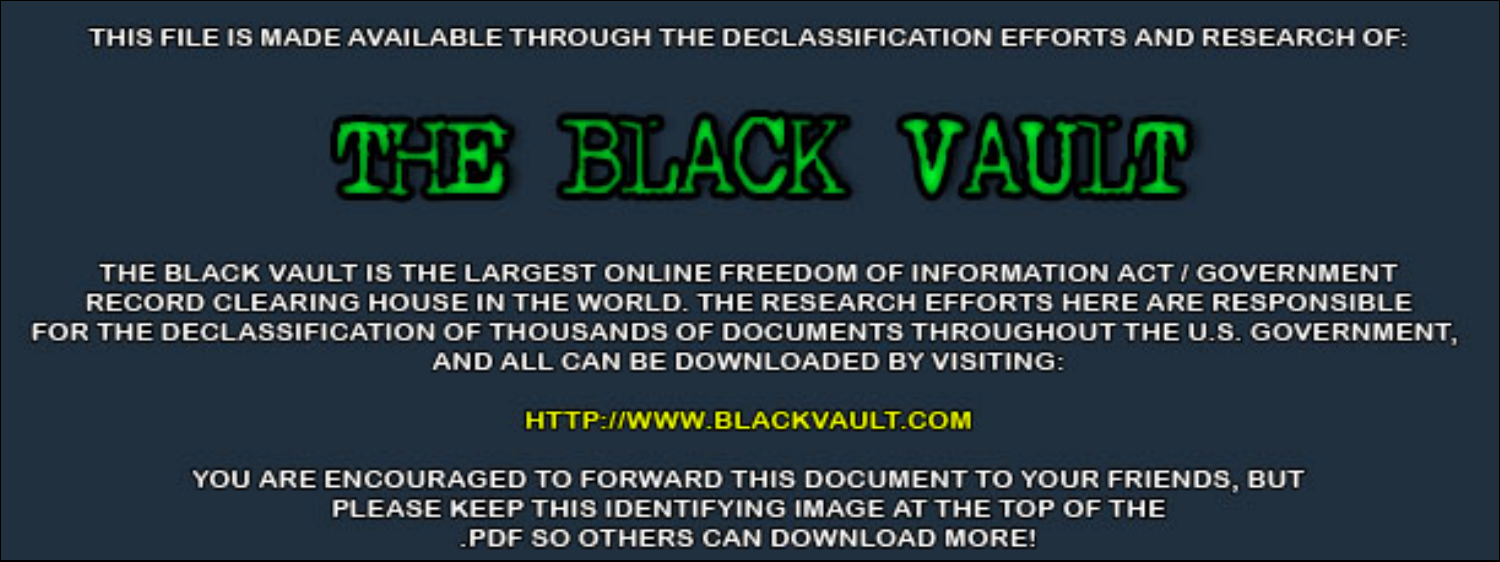SECRET//COMINIT/X1

EO  $1.4. (c)$ 

## **Cryptologic Almanac 50th Anniversary Series**

## **-{S#SftOperation Billy Budd: NSA** and the U.S. Army's Secret **Operation, April 1970**

(S//SI) Since World War II, one of the key administrative efforts in the cryptologic community has been to realize complete operational control of all its assets. During the Vietnam War, NSA and the Service Cryptologic Elements controlled all SIGINT activities and resources in Southeast Asia. They provided strategic and tactical SIGINT support to the Commander, Military Assistance Command, Vietnam (MACV). Generally, relations between the commanders in Vietnam and the SIGINT elements were good. However, there were a number of officers who criticized SIGINT support both for a lack of timeliness and for the practice of not giving them "all of the SIGINT." The validity of both complaints varied from service to service and the type of operations involved. Part of the problem also rested with the cryptologic support staffs, who did not always explain to commanders the all-important limitations of SIGINT. Still, relations were considered good, which makes the story behind Operation Billy Budd all the more surprising. Billy Budd involved a renegade COMINT activity by a major U.S. field command in Vietnam. This secret operation originated because MACV did not trust the SIGINT elements in Vietnam to keep secret the impending invasion of Cambodia set for 1 May 1970. It also exemplified the tug of interests that SIGINT liaison officers can find themselves caught in.

(8//81) From the beginning of 1970, MACV had been working contingency plans for possible cross-border operations into Cambodia. The Nixon administration believed that a large portion of the Vietnamese communist supply effort came from Cambodia and that an assault across the border would hamper Hanoi's forces. At the same time, such an attack might help cover the American withdrawal. By March, General Creighton Abrams, COMUSMACV, had approved the plan and expanded the objectives and the number of allied forces allocated to the operation. Responsibility for the attacks was given to the American II Field Force, Vietnam (FFV). The II FFV was a corps-level organization designed to control multidivisional operations, much like a standard U.S. army corps. Its responsibility included the territory in South Vietnam that was north and northwest of Saigon from where the Cambodian incursion would start. The commander of the II FFV, Lieutenant General Michael Davison, had been ordered to prepare for the attack on 24 April. He was reminded to maintain total security about the operation and limit knowledge of it to only a few people. This order kept the entire NSA liaison group in Vietnam, known as the NSA Pacific Representative, Vietnam (NRV), out of the picture until only 72 hours before the attacks were to begin. The ASA headquarters in Vietnam, the 509th ASA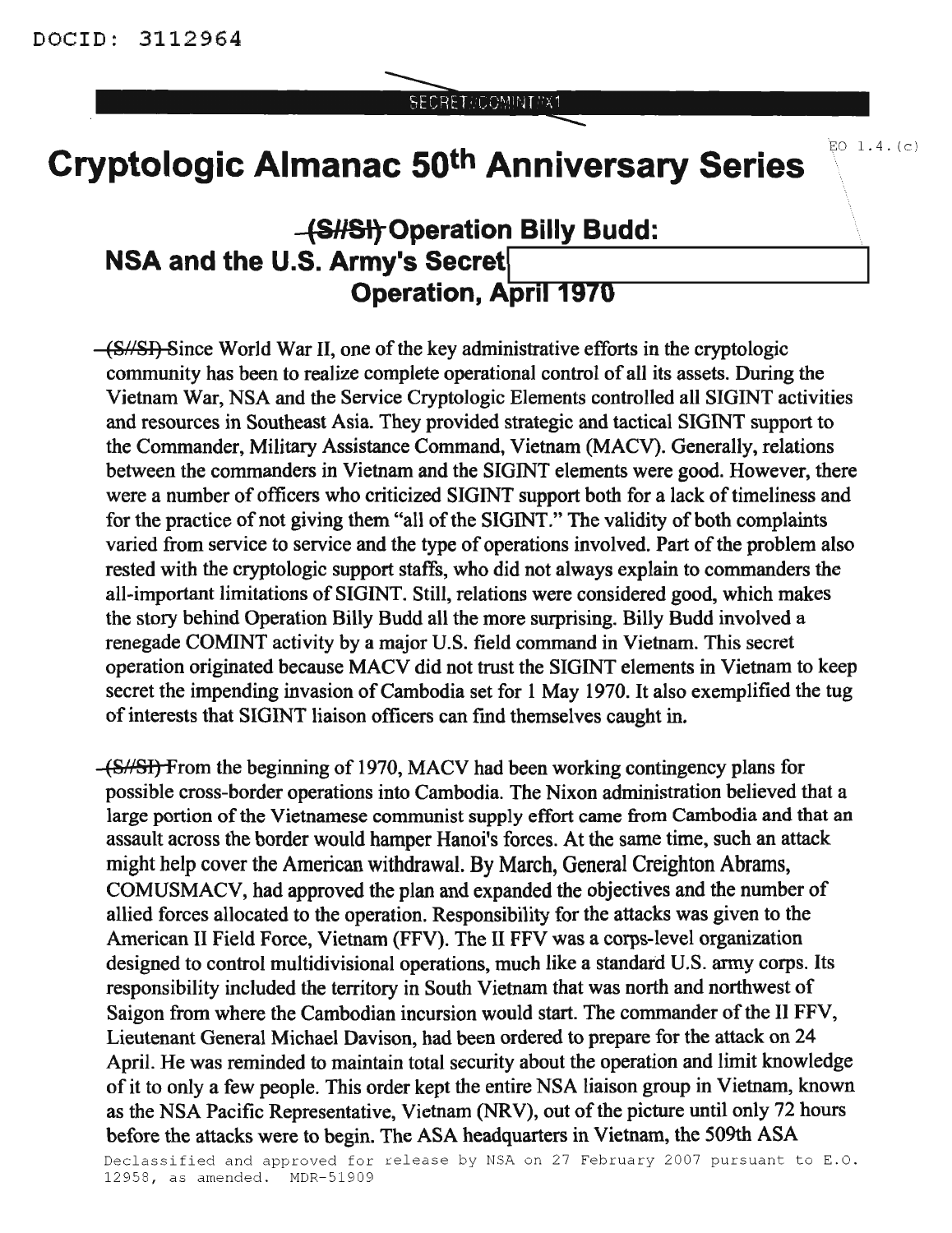## DOCID: 3112964

Group, also was left out of the loop. Yet, the planners on the II FFV staff were using SIGINT to determine objectives and fix communist units.

(U) About three weeks before the American attack, the South Vietnamese Army (ARYN) began a series of limited attacks at various points along the Cambodian border. These attacks, part of operation Toan Thang (Total Victory) were meant to reconnoiter communist positions and test their reaction to further probes. Cooperation developed between the ARVN and the Cambodian military, known as the FARK (Forces Armees Royales Khmeres). The Cambodian defense minister, General Lon Nol, had just overthrown Prince Norodom Sihanouk and was anxious to strengthen ties with Washington and Saigon. The opportunity for Cambodian and Vietnamese liaison was good. In fact, MACV was encouraging the Vietnamese to develop joint operations with the Cambodians.

(8//81) Ten days before the American attack -- and recall that no one in the SIGINT staffin Saigon knew of the plan -- a representative from the headquarters of the Commander, Naval Forces Vietnam, showed up at the NRV offices in Saigon. He handed the staff a EO copy of a "secret message" that a naval intelligence liaison officer stationed near the town  $[1, 4, (c)]$ of Go Dau Ha at the Cambodian border had received.

The only problem for the NRV was that the intercept did not come from any known U.S. or Allied COMINT facility.

 $(b)$  (6)

(S//SI) The deputy NRV, went to the head of intelligence for MACV, Brigadier General William Potts, and briefed him on the intercept. Potts agreed with a plan for a COMINT site to take over the activity. He provided a helicopter for a team to fly to the Cambodian border and find out what was going on. The next day -- and this shows how seriously the SIGINT command considered the incident  $-\frac{9}{5}$  the commander of the 509th ASA Group, and the commander of the 303rd ASA Battalion, Battalion, I have been also to Go Dau Ha. After landing, they inquired about any special operations in the area. An American advisor to the local ARVN unit told them that there was an American officer working with some signal equipment in a building closer to the border. They found a two-story stucco building next to the border crossing. Inside were an American major and some ARVN radio operators working a bank of receivers. The three asked the major to come outside away from the Vietnamese so they could talk to him about his work.

(S//SI) In the field along the road to the Cambodian border, the four discussed what was going on. The officer identified himself as a **I Islamin** I recently the advisor to the Royal Thai Army's 2nd Brigade. He was also a French linguist. In early April, the chief of operations of the II FFV had ordered him to set up a watch operation to intercept some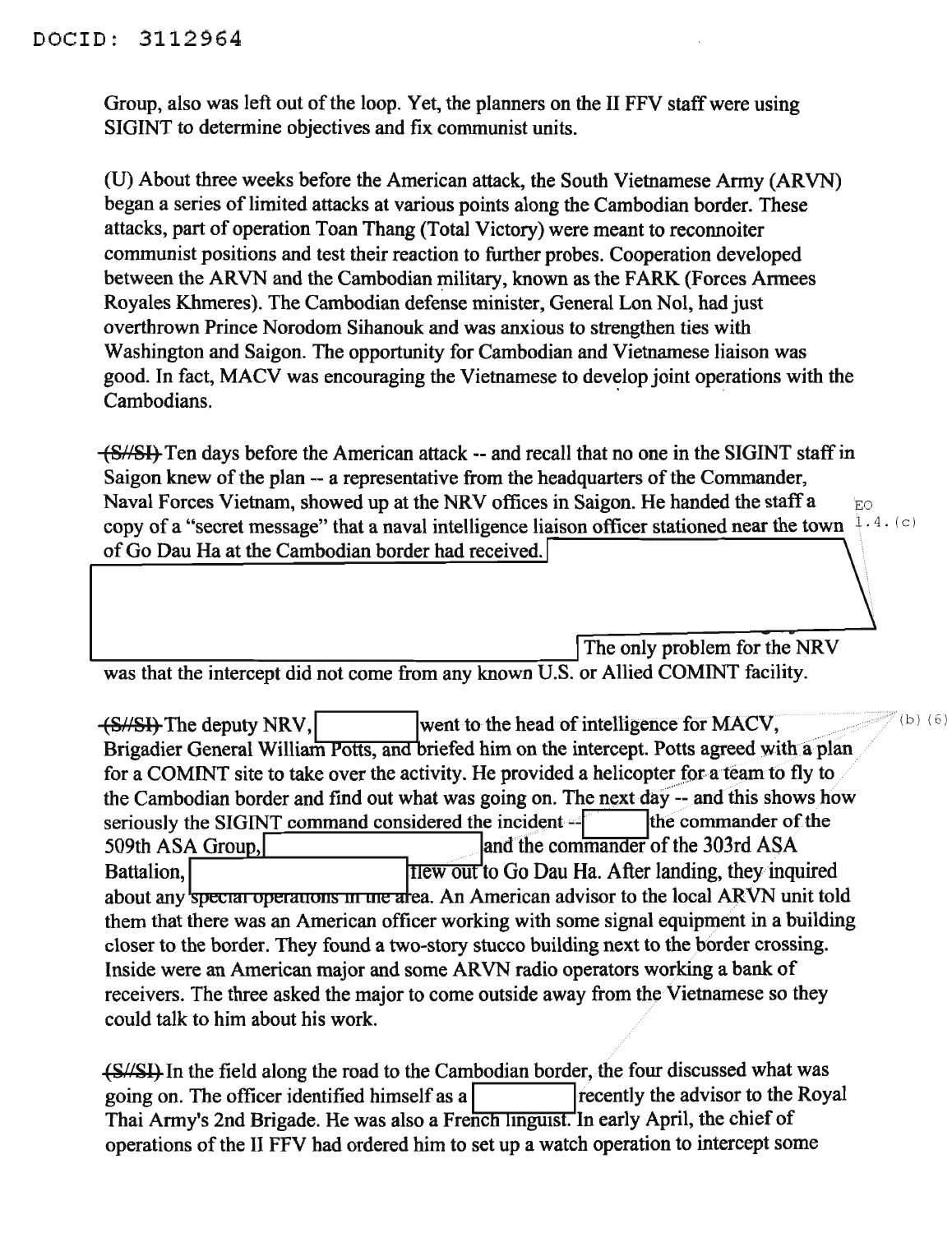communications links of interest. Any intercept was to be sent by secure printer to the II FFV, the U.S. 25th Infantry Division, and the SSO II FFV. told the Americans that he used Vietnamese National Police radio equipment that was already at the border station. He had ARVN monitors, who did not understand French, listen for the link to become active. would then listen to the transmission or the tape recordings. He translated the conversations and then sent a gist or transcript to II FFV. had already sent about 30 such reports to the SSO.

(S//SI) The three Americans decided that this rogue operation could not continue. They set up a project, which they named Billy Budd, after  $\mathsf{("Billy")}$ and the NRV. They arranged for a team from the 175th ASA "Budd"| Radio Research Company to establish a monitoring team to take over **S** mission. notified General Potts, who agreed to the shutdown. Meanwhile, the commander of the 303rd ASA Battalion, was given the unenviable job of trying to convince the II FFV to end the operation **Visited the field force's chief of** operations, chief of intelligence, and chief of staff. He was told by all three officers that the mission had been sanctioned by no less than General Creighton Abrams, the commander of all U.S. forces in Vietnam. Of course, no one told the reason for the monitoring site: the impending invasion of Cambodia. He ran into a brick wall at II FFV. The chief of  $\sqrt{\frac{1}{5}}$  mission. He told  $\sqrt{\frac{1}{5}}$ staff was particularly adamant about continuing **that** was doing a good job and would not stop. offered that if a regular  $\overline{ASA}$  mission could deliver the same intercept, would he consider shutting down s operation?

(S/SI) However, a more serious issue developed. The deputy NRV, after informing General Potts of the renegade operation, decided to cable NSA with details of it. At this point, General Potts ordered him not to do so. Potts told that both the American ambassador to South Vietnam, Ellsworth Bunker, and General Abrams were aware of the operation and wanted it continued without NSA being informed. **lhad** already alerted NSA to s operation, but had sent it none of the intercept. Potts told that NSA could not get any of the material and that this order came from to transmit Ambassador Bunker and General Abrams. Meanwhile, NSA ordered s intercept. He was caught between the demands of both sides. gists of

 $\leftarrow$  (S//SI) delayed sending the material to Fort Meade, citing the commands from Bunker and Abrams. However, he kept "pestering" Potts for permission to send the intercept. Potts kept refusing. though, had an alternate plan. A team from the 175th Radio Research Company had located the radio link and began reporting it in COMINT channels to NSA and, ironically, to the SSO II FFV. With everyone satisfied with this "back door" plan, a crisis was averted. Eventually, the issue died down. sent the shut down his mission and returned to Thailand. disputed transcripts to NSA. Shortly after, American troops crossed into Cambodia.

(S//SI) In retrospect, the incident illustrated the long-term problem that SIGINT